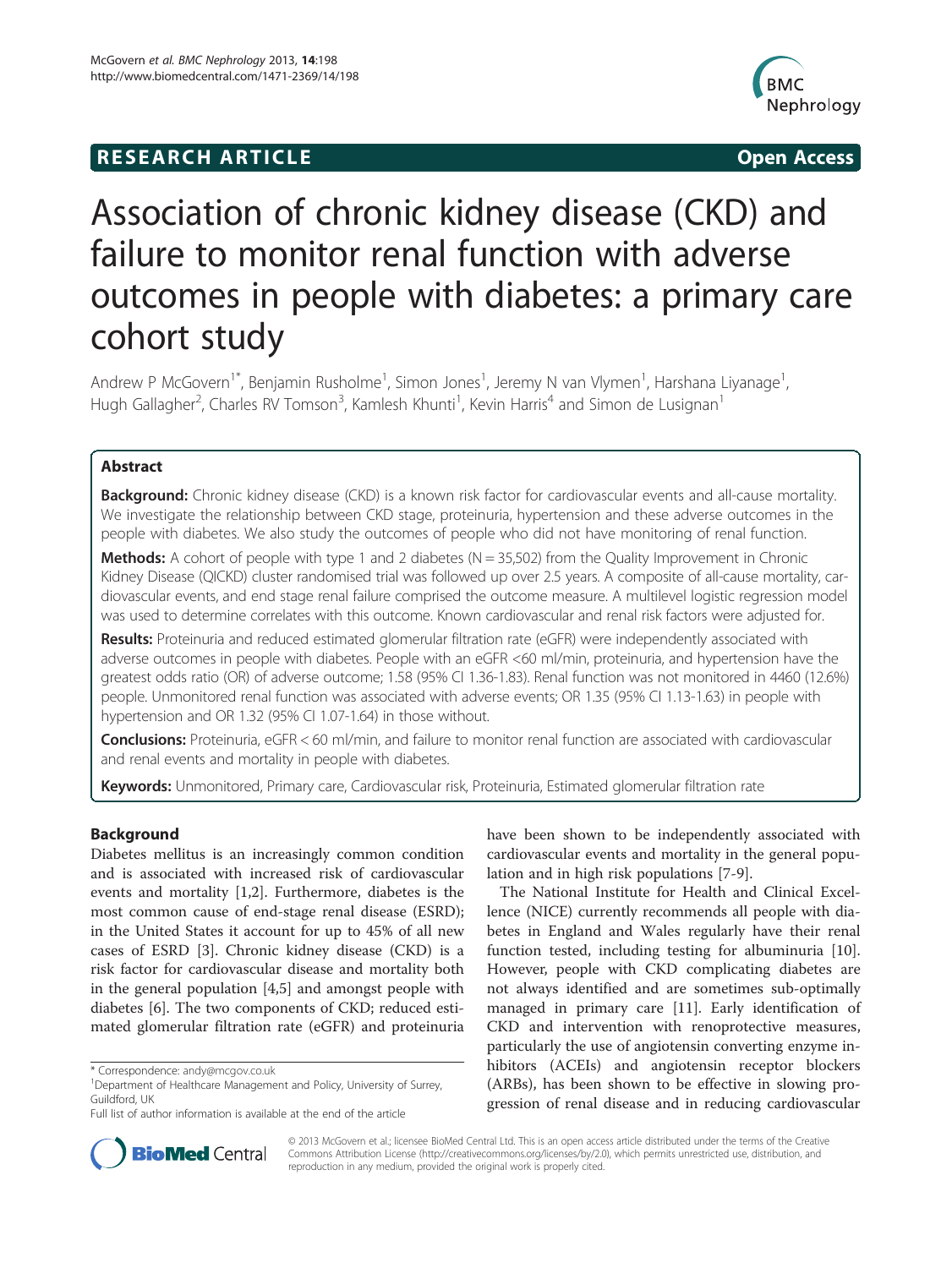<span id="page-1-0"></span>events [\[12](#page-9-0)-[16\]](#page-9-0), and treatment that reduces proteinuria also reduces the risk of progression [[17\]](#page-9-0).

We investigated the association of eGFR and proteinuria on adverse vascular and renal outcomes in people with diabetes, with or without hypertension, in a community setting. In addition we investigated the association of these outcomes in people who did not have monitoring of their renal function.

# Methods

We performed a cohort analysis on all adults with diabetes in the Quality Improvement in Chronic Kidney Disease (QICKD) trial database. The QICKD trial was a threearmed cluster randomised controlled trial to analyse the impact of quality improvement interventions on blood pressure in people with renal disease [\[18\]](#page-9-0). Randomisation occurred at the primary care practice level. Practices were allocated to usual practice (no intervention), provision of clinical guidelines and prompts, or audit-based education. A reduction was of 2.41 mmHg (CI 0.59-4.29 mmHg;  $p =$ 0.012) was demonstrated with audit based education. However, neither intervention was found to have any impact on cardiovascular outcomes during the follow-up period. The trial database comprises routinely collected general practice (GP) data from 127 primary care practices across England; a nationally representative sample of urban, sub-urban and rural practices in London, Surrey, Sussex, Leicester,

Birmingham and Cambridge between January 2006 and December 2010 [[19](#page-9-0)]. There were additional records, of varying durations, for each person prior to these dates. Data recorded between January 2006 and June 2008 were used to determine the baseline characteristics of the people included in the study. A second data collection was undertaken at 30 months to obtain follow-up data.

We included all adults with type 1 and 2 diabetes. These patients were identified using a validated method for identifying correctly coded cases of diabetes from UK primary care records [\[20\]](#page-9-0). This method included analysis of diabetes read codes (e.g. read codes C10E and C10F are used for type 1 and type 2 diabetes respectively in UK primary care) in combination with documented investigation results. A person was defined as having diabetes if they had read codes for either type 1 or type 2 diabetes or laboratory values consistent with the World Health Organisation (WHO) diagnostic criteria for diabetes [[21,22\]](#page-9-0) prior to, or during the baseline period; a fasting blood glucose > 7.1 mmol/l, non-fasting blood glucose > 11.1 mmol/l, or HbA1c > 59 mmol/mol (7.5%). People with a recorded diagnosis of gestational diabetes, or elevated blood glucose results during pregnancy were excluded unless they subsequently developed diabetes outside of pregnancy.

England has a registration based primary health care system. With very few exceptions the whole population is registered with a single GP. Patients access non-emergency

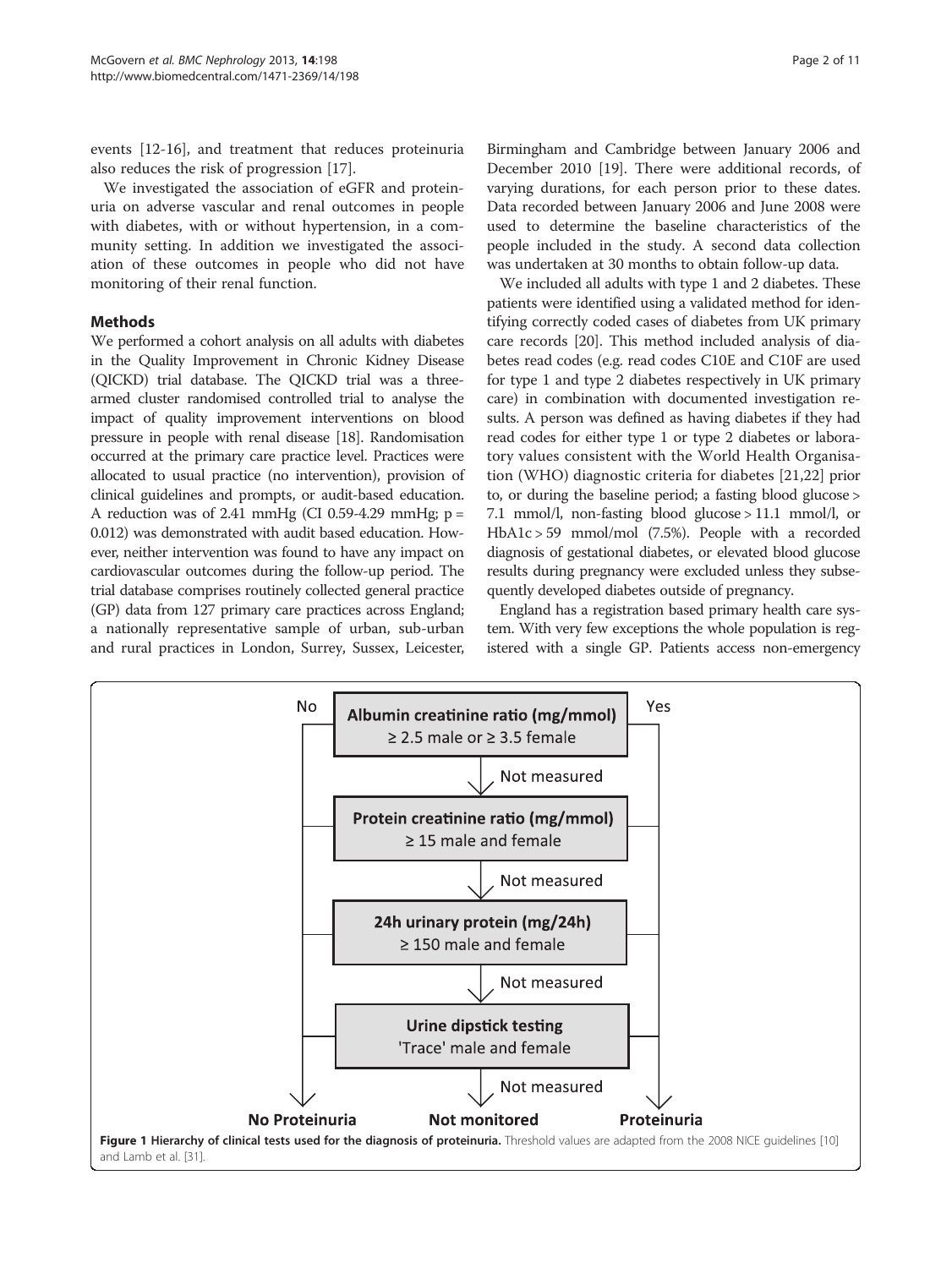<span id="page-2-0"></span>services through their GP and the GP receives letters about all hospital attendances including emergencies. Patients all have a unique ID called NHS number, which is attached to all their medical records. The health system has been progressively computerised since the 1990s [\[23\]](#page-9-0). Since 2004 there have been pay-for-performance indicators for chronic disease management, to which CKD was added in 2006 [[23](#page-9-0)]. Remuneration for these is based on extracts from routine computer data [\[24\]](#page-9-0). Routinely collected primary care data in the UK, therefore, provides a highly comprehensive patient record.

### **Outcomes**

A composite outcome measure of incident stroke, transient ischaemic attacks (TIA), myocardial infarction (MI), death, advanced coronary artery disease, heart failure, and progression to end stage renal failure during the follow up period was used. Advanced coronary artery disease comprised revascularisation procedures (percutaneous coronary angioplasty and coronary bypass surgery) and patients with preinfarction syndrome. Preinfarction syndrome consists of newly recorded diagnosis of unstable angina, angina at rest, refractory angina, progressive angina, and acute coronary syndrome not otherwise recorded as a myocardial infarction.

#### Predictors

Established predictors of adverse vascular and renal events were controlled for. These comprise: age, sex, ethnicity, deprivation status, smoking status, alcohol intake, body mass index (BMI); comorbid heart failure, hypertension, ischemic heart disease (IHD), advanced coronary artery disease, renal failure requiring dialysis, and dyslipidaemia; a previous history of stroke, transient ischemic attack (TIA), myocardial infarction (MI), coronary artery revascularisation procedures; and current use of aspirin, lipid lowering medication, ACEI or ARB medication, and other anti-hypertensive medications.

Demographic factors were extracted from GP records. Deprivation scores were derived from national statistics using patient postcodes at the point of data extraction (in compliance with data governance standards) [[25](#page-9-0)]. Deprivation scores provide a combined measure of household income, education, healthcare provision, and living environment for the UK at small spatial scales [[25\]](#page-9-0). Each locality is ranked by decile from most deprived to least deprived.

Smoking status and alcohol intake were based on the most recently recorded value for each factor before the start of the follow up period. Hypertension was defined as a recorded diagnosis of hypertension, or repeated blood pressure measurements greater than 130/80 mmHg [[26](#page-9-0)-[28\]](#page-9-0). A previous history of stroke, TIA, MI, or coronary artery revascularisation procedure and comorbid



diagnoses of coronary heart failure, IHD, and dialysis were recorded as either present or absent based on the presence of a recorded diagnostic codes. Dyslipidaemia was subdivided into total cholesterol (TC), high density lipoprotein (HDL) cholesterol, and low density lipoprotein (LDL) cholesterol for analysis. Prescription records were used to define medication use. The additional risk factors analysed were: CKD stage, proteinuria (see below), urine albumin creatinine ratio (ACR), and most recent glycated haemoglobin (HbA $_{1C}$ ) result.

The severity of CKD was stratified by stage, using the NICE definition [\[10](#page-9-0)], based on two eGFR measurements where available and the presence or absence of proteinuria. People with an eGFR of 60–90 ml/min or eGFR > 90 ml/min with proteinuria were classified as having CKD stages 1–2. People with an eGFR of < 60 ml/min were classified as having CKD stages 3–5. People who were on dialysis were also included in this category regardless of their creatinine measurements. eGFR values were calculated from serum creatinine using the 4 variable Modified Diet in Renal Disease (MDRD) equation [\[29,30](#page-9-0)]. This remains the standard equation used in UK primary care since the implementation of a national quality standard in 2006 for calculating eGFR across all laboratories in the UK.

Proteinuria was analysed using the diagnostic criteria described by NICE [\[30\]](#page-9-0): The presence of proteinuria was determined by examining a hierarchy of clinical tests, with albumin creatinine ratio (ACR) being the highest (Figure [1](#page-1-0)). Where ACR testing had been done it was distinctly categorised by severity; normal (<2.5 mg/ mmol males, <3.5 mg/mmol females), microalbuminuria (2.5–30 mg/mmol males, 3.5–30 mg/mmol females) and macroalbuminuria (>30 mg/mmol) [[31\]](#page-9-0).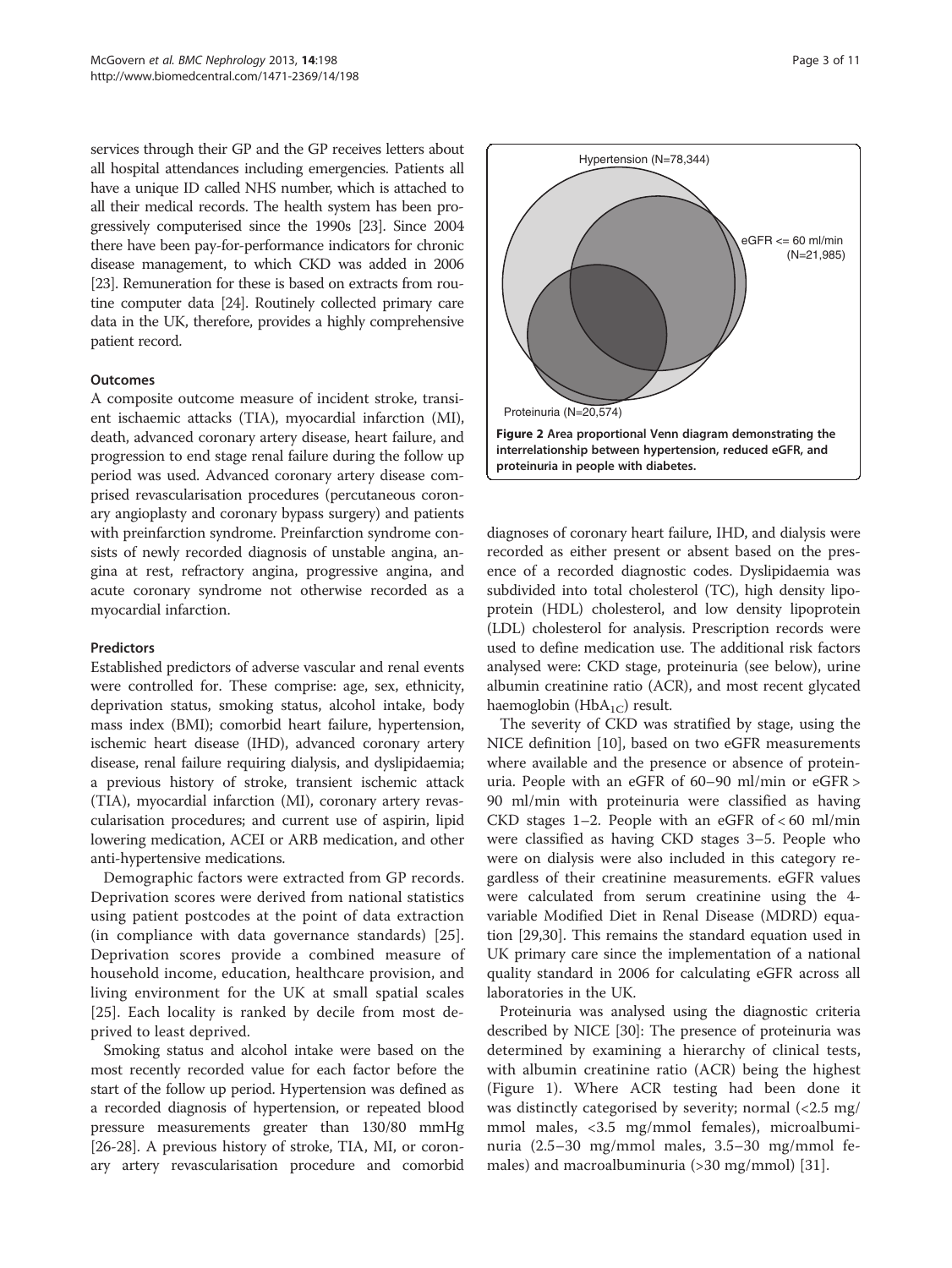

People were defined as having unmonitored renal function if they did not have an eGFR recording and urine protein test during the 30 month baseline period.

#### Statistical analysis

The data were first refined, to adjust for inputting errors, by removing numeric values above or below the maximum physiological limits. A complete case analysis was performed to account for the effects of loss to follow-up. A multilevel binary logistic regression model was built to account for variation between primary care practices. Patients were nested within GP practice using a random intercept. This was performed using the statistical package R and the multilevel R package lme4 [\[32\]](#page-9-0). Model selection was performed using the approach described by Maindonald and Braun [[33\]](#page-9-0); minimising the Bayesian information criterion using backward stepwise elimination. Time to event models (Cox proportional hazard models) were also produced using the statistical package R. Model validation was performed for all models.

A Kaplan-Meier survival analysis was conducted to identify event free survival differences by CKD stage in people with and without hypertension. A logrank test was performed.

#### Ethical considerations

No patient identifiable data was used in the analysis described here. The original QICKD study was approved by the Oxford Research Ethics Committee (Committee C). The ethical considerations of the QICKD study are described elsewhere [\[19,34](#page-9-0)].

#### Results

A total of 741,913 people were included for analysis, of whom 35.914 (4.8%) had diabetes. We excluded people who died or left the practice before the start of the follow up period  $(n = 123)$ , or if they were aged less than 18 at the start of the follow up period  $(n = 142,533)$ . From this remaining adult cohort 35,502 people met the diagnostic criteria for diabetes.

The mean age of this cohort was 63.6 years (standard deviation of 14.3 years). Males made up 54% of the population. Diabetes was coded as type 1 diabetes in 1,202 (3.4%) people and type 2 in 30,767 (86.7%). The remaining 3,533 (9.9%) had other codes consistent with a diagnosis of diabetes or investigations consistent with the diagnostic criteria but where diabetes type was not specified.

Overall 15,813 (44.5%) people were identified with CKD. Hypertension was found to be present in almost everyone with diabetes and CKD; 15,244 (96.4%) (Figure [2](#page-2-0)). 5,862 people were found to have hypertension without CKD.

A total of 3,144 people (8.9%) in the cohort had an adverse outcome during the 30 month follow up period (Figure 3). All-cause mortality was the most common adverse outcome with 1,495 cases (4.2%), equating to an annual mortality of 17 per 1,000 person years. Non-fatal cardiovascular events occurred in a total of 1,531 people (4.3%). 1,691 (4.8%) people were lost to follow up before suffering an adverse event. These people were included in our final analysis. The demographics of the population are provided in Table [1](#page-4-0).

A diagnosis of heart failure, stroke, TIA, ischaemic heart disease, or MI before the start of follow up were all found to be independent predictors of adverse outcome (Table [2](#page-5-0)).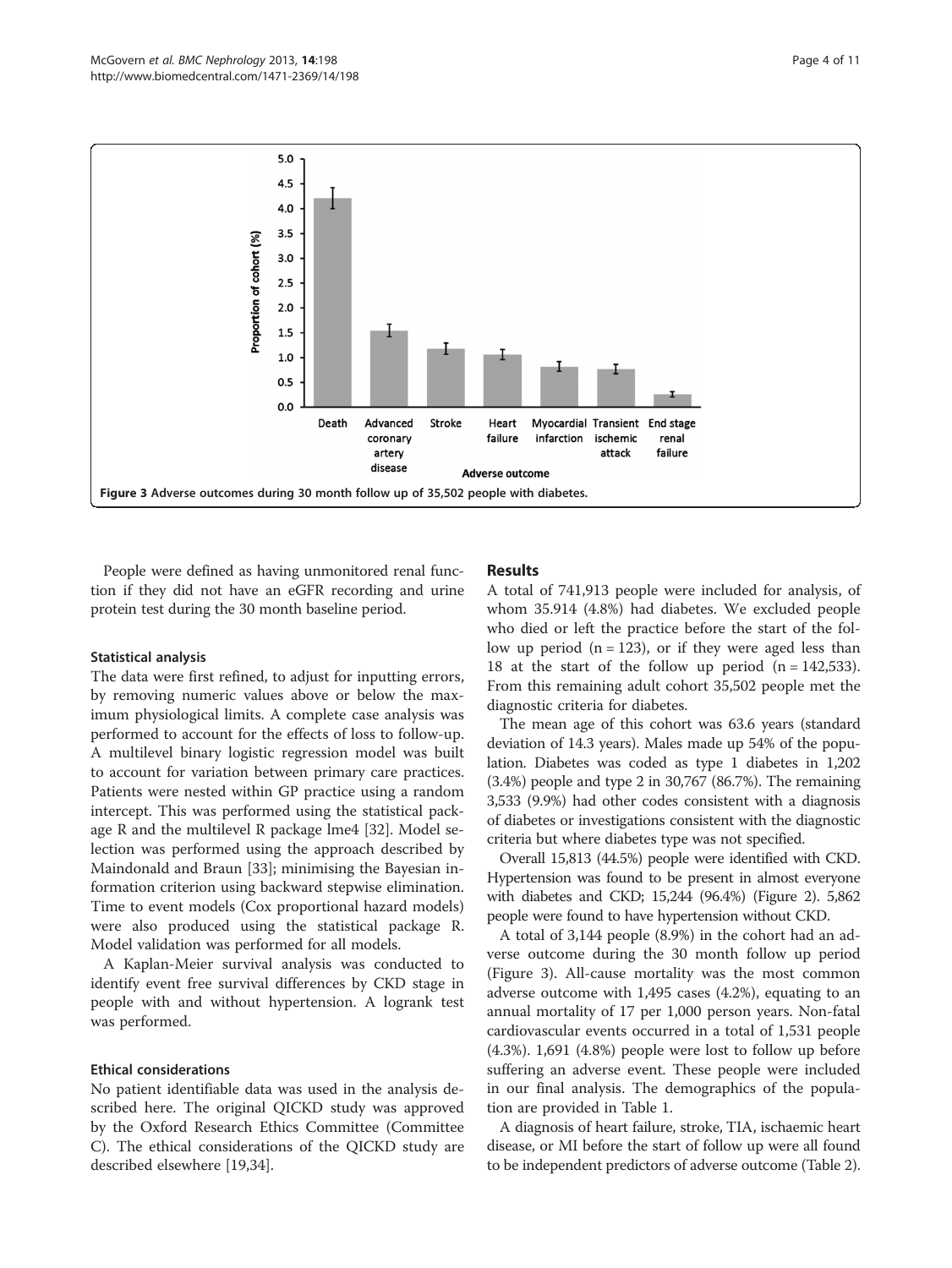<span id="page-4-0"></span>

| Table 1 Clinical characteristics of the 35,502 people with diabetes included for analysis |  |  |  |  |  |
|-------------------------------------------------------------------------------------------|--|--|--|--|--|
|-------------------------------------------------------------------------------------------|--|--|--|--|--|

| Characteristic             | n (%)                   | Characteristic                   | n(%)           |
|----------------------------|-------------------------|----------------------------------|----------------|
| Age: mean (±SD)            | 63.6 years $(\pm 14.3)$ | <b>Investigations</b>            |                |
| Gender: female             | 16,322 (45.97)          | ACR: not monitored               | 13,104 (36.91) |
| Gender: male               | 19,180 (54.03)          | ACR: normal                      | 16,960 (56.00) |
| <b>Ethnicity</b>           |                         | ACR: microalbuminuria            | 4,623 (13.02)  |
| White                      | 15,222 (42.9)           | ACR: macroalbuminuria            | 815 (2.30)     |
| Mixed                      | 406 (1.1)               | HbA1c: not measured              | 3,435 (9.7)    |
| Asian                      | 6,215(17.5)             | HbA1c: < 7.5%                    | 19,648 (55.3)  |
| <b>Black</b>               | 2,183(6.1)              | $HbA1c:$ > 7.5%                  | 12,419 (35.0)  |
| Other                      | 2,187(6.1)              | Total cholesterol: not monitored | 2,046 (5.8)    |
| Not recorded               | 9,289 (26.2)            | Total cholesterol: < 5.0 mmol/l  | 31,553 (88.9)  |
| <b>Smoking Status</b>      |                         | Total cholesterol: > 5.0 mmol/l  | 1,903(5.4)     |
| Not recorded               | 7,474 (21.05)           | LDL cholesterol: not monitored   | 15,678 (44.16) |
| Never smoked               | 16,349 (46.10)          | LDL cholesterol: normal          | 14,612 (41.16) |
| Current Smoker             | 6,620 (18.65)           | LDL cholesterol: high            | 5,212 (14.68)  |
| Ex-smoker                  | 5,059 (14.25)           | HDL cholesterol: not monitored   | 5,850 (16.48)  |
| <b>Alcohol Consumption</b> |                         | HDI cholesterol: normal          | 24,372 (68.65) |
| Not recorded               | 12,272 (34.57)          | HDL cholesterol: low             | 5,280 (14.87)  |
| No alcohol                 | 11,250 (31.70)          | No Hypertension                  |                |
| Light alcohol              | 10,124 (28.52)          | Renal function not monitored     | 2,200 (6.20)   |
| Excess alcohol             | 1,725 (4.86)            | No CKD                           | 15,229 (42.90) |
| Previous excess alcohol    | 131 (0.37)              | CKD all stages                   |                |
| <b>Comorbidities</b>       |                         | Hypertension                     | 569 (1.60)     |
| Heart failure              | 1,550 (4.37)            | Renal function not monitored     | 2,260 (6.37)   |
| <b>Dialysis</b>            | 97 (0.27)               | No CKD                           | 5,862 (16.51)  |
| Stroke                     | 1,438 (4.05)            | CKD stages 1-2                   | 7,581 (21.35)  |
| Transient ischaemic attack | 1,060 (2.99)            | CKD stages 3-5                   | 3,987 (11.23)  |
| Ischaemic heart disease    | 6,328 (17.82)           | CKD stages 3-5 with proteinuria  | 3,676 (10.35)  |
| Coronary artery operation  | 2,322 (6.54)            | LDL cholesterol: not monitored   | 15,678 (44.16) |
| Myocardial infarction      | 1,895 (5.34)            |                                  |                |

Abbreviation: SD, Standard deviation.

No association with adverse outcome was found with ethnicity, BMI, HbA1c, total cholesterol, and the use of aspirin. These variables were therefore removed from the multilevel logistic regression model.

The odd ratios for adverse outcomes increased with declining renal function, proteinuria, and hypertension (Table [3\)](#page-6-0). Cox regression analysis also demonstrates increasing hazard ratios with declining renal function (Table [4](#page-7-0)). Event free survival analysis for people with CKD with and without hypertension showed their summative effect on adverse outcomes (Figure [4\)](#page-7-0).

A total of 4,460 (12.6%) people had incomplete CKD screening during the 2.5 year baseline period. This comprised 1,574 (4.4%) people with no serum creatinine recorded and 3,478 (9.8%) untested for proteinuria. People with unmonitored renal function, both with and without hypertension, were found to have significantly higher incidence of adverse vascular and renal outcomes than those with normal renal function. People with unmonitored renal function were found to have lower prescription rates of ACE inhibitors and ARBs (41.4%, 95% CI 40.2-42.6%) than people with no evidence of CKD (54.8%, 95% CI 54.1- 55.4%) and people with CKD (71.1%, 95% CI 70.3-71.9%). They were also younger, more likely to drink excessive alcohol and smoke, had lower prescription rates of other medications, were more likely to have other missing data, and had worse mean cholesterol values (Table [5](#page-8-0)).

# **Discussion**

#### Principal findings

We report three principal findings: Both reduced eGFR, and proteinuria are independent predictors of adverse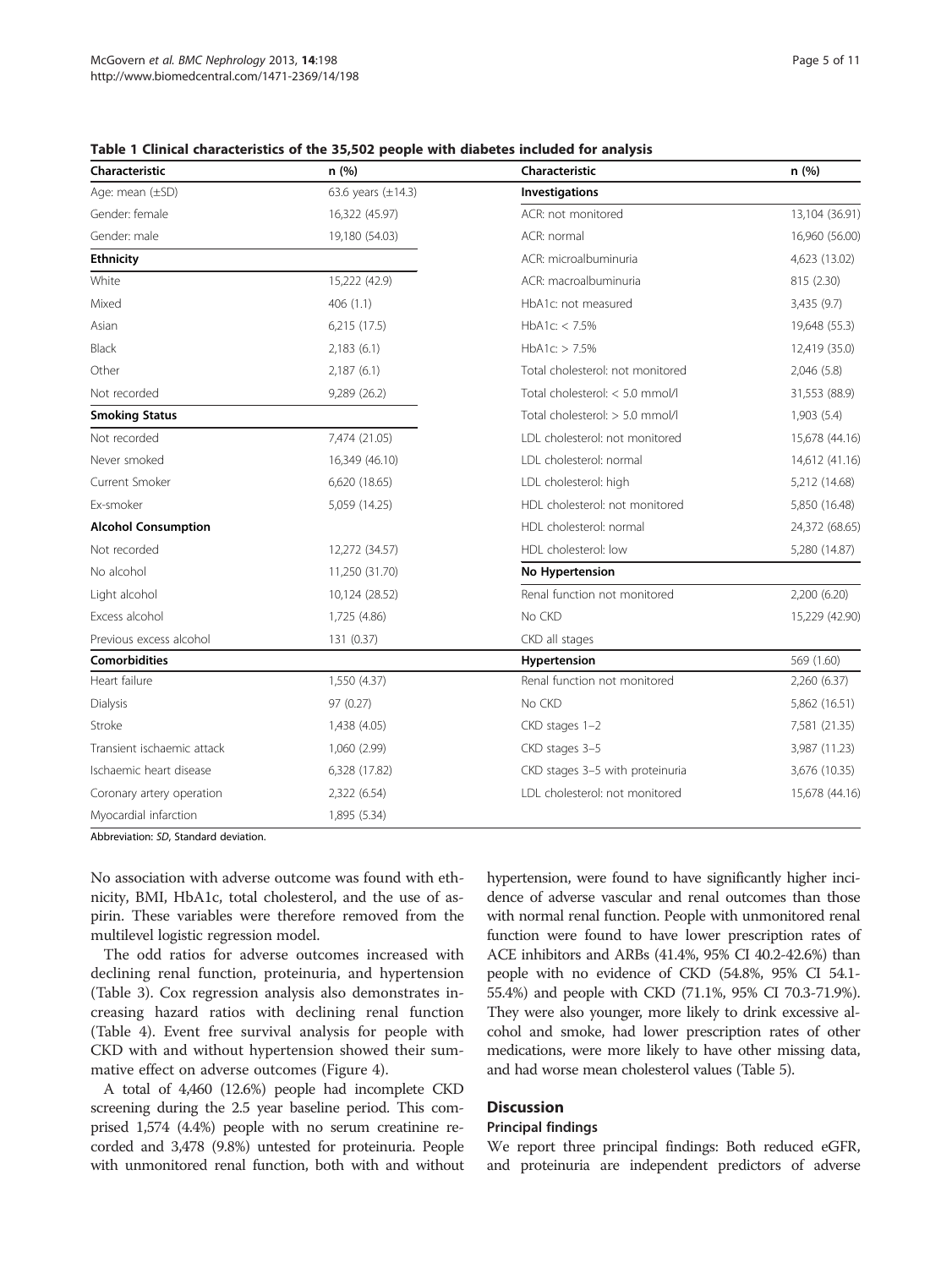# Univariate analysis **Multivariate analysis** (MLM) Characteristic: Characteristic: Characteristic: Characteristic: Characteristic: P = Codds ratio (95% CI) P = C Age (years) 1.06 (1.06-1.06) <0.001 1.05 (1.05-1.05) <0.001 Gender: female 1.00 (reference) 1.00 (reference) 1.00 (reference) 1.00 (reference) Gender: male 1.21 (1.13-1.31)  $\sim$  20.001 1.24 (1.14-1.36)  $\sim$  0.001 Ethnicity White 1.00 (reference) - - - Mixed 0.61 (0.41-0.92) 0.019 - - Asian 1.00 (0.99-1.01) 0.488 - - Black 0.98 (0.97-1.00) 0.016 - - Other 0.95 (0.80-1.13) 0.591 - - Missing 1.02 (0.94-1.11) 0.640 - - Smoking Status Not recorded 1.18 (1.07-1.31) 0.002 0.95 (0.84-1.08) 0.472 Never smoked and the state of the 1.00 (reference) and the 1.00 (reference) and the 1.00 (reference) Current Smoker 1.39 (1.24-1.57) <0.001 1.38 (1.24-1.54) <0.001 Ex-smoker 1.82 (1.61-2.06) <0.001 1.18 (1.05-1.32) 0.005 Alcohol Consumption Not recorded 2.03 (0.85-1.01) 0.93 (0.85-1.01) 0.090 1.07 (0.96-1.20) 0.223 No alcohol 1.00 (reference) 1.00 (reference) 1.00 (reference) 1.00 (reference) Light alcohol 0.87 (0.79-0.96) 0.004 0.88 (0.79-0.97) 0.013 Excess alcohol 1.04 (0.87-1.23) 0.688 1.24 (1.03-1.49) 0.024 Previous excess alcohol 1.16 (0.66-2.02) 0.610 1.04 (0.56-1.93) 0.895 Comorbidities BMI ( $\text{kg/m}^2$ ) ) 1.01 (0.99-1.02) 0.276 - - Heart failure 3.39 (2.99-3.83) <0.001 (1.13-1.49) <0.001 Dialysis 3.03 (1.88-4.89) <0.001 1.76 (1.04-2.99) 0.036 Stroke 3.96 (3.49-4.48) <0.001 2.26 (1.98-2.59) <0.001 <0.001 Transient ischaemic attack 3.27 (2.82-3.79)  $\leq 0.001$  1.58 (1.34-1.86)  $\leq 0.001$ Ischaemic heart disease 3.03 (2.80-3.27)  $\leq 0.001$  (1.47-1.84)  $\leq 0.001$ Coronary artery operation 2.63 (2.35-2.94)  $\leq 0.001$  1.26 (1.09-1.44) 0.001 Myocardial infarction 2.88 (2.56-3.24) <0.001 1.23 (1.06-1.42) 0.005 Investigations ACR: not monitored  $0.77 (0.71-0.84)$   $< 0.001$   $1.33 (1.19-1.50)$   $< 0.001$ ACR: normal and the state of the state of the 1.00 (reference) and the state of the 1.00 (reference) and the state of the state of the state of the state of the state of the state of the state of the state of the state of ACR: microalbuminuria 1.46 (1.31-1.62) <0.001 1.16 (1.01-1.32) 0.034 ACR: macroalbuminuria 2.70 (2.26-3.23) <0.001 2.32 (1.88-2.86) <0.001 HbA1c: not measured 0.99 (0.98-1.01) 0.226 HbA1c: < 7.5% 1.00 (reference) - - - HbA1c: > 7.5% 1.16 (1.01-1.33) 0.224 - - Total cholesterol: not monitored 0.89 (0.76-1.05) 0.160 Total cholesterol: < 5.0 mmol/l 1.00 (reference) - -Total cholesterol: > 5.0 mmol/l 0.88 (0.74-1.04) 0.134 LDL cholesterol: not monitored 1.13 (1.05-1.22) 0.002 1.23 (1.08-1.40) 0.002

LDL cholesterol: normal 1.00 (reference) - 1.00 (reference) -

# <span id="page-5-0"></span>Table 2 Univariate and multivariate odds ratios of an adverse outcome over 30 months of follow up, adjusted for CKD and hypertension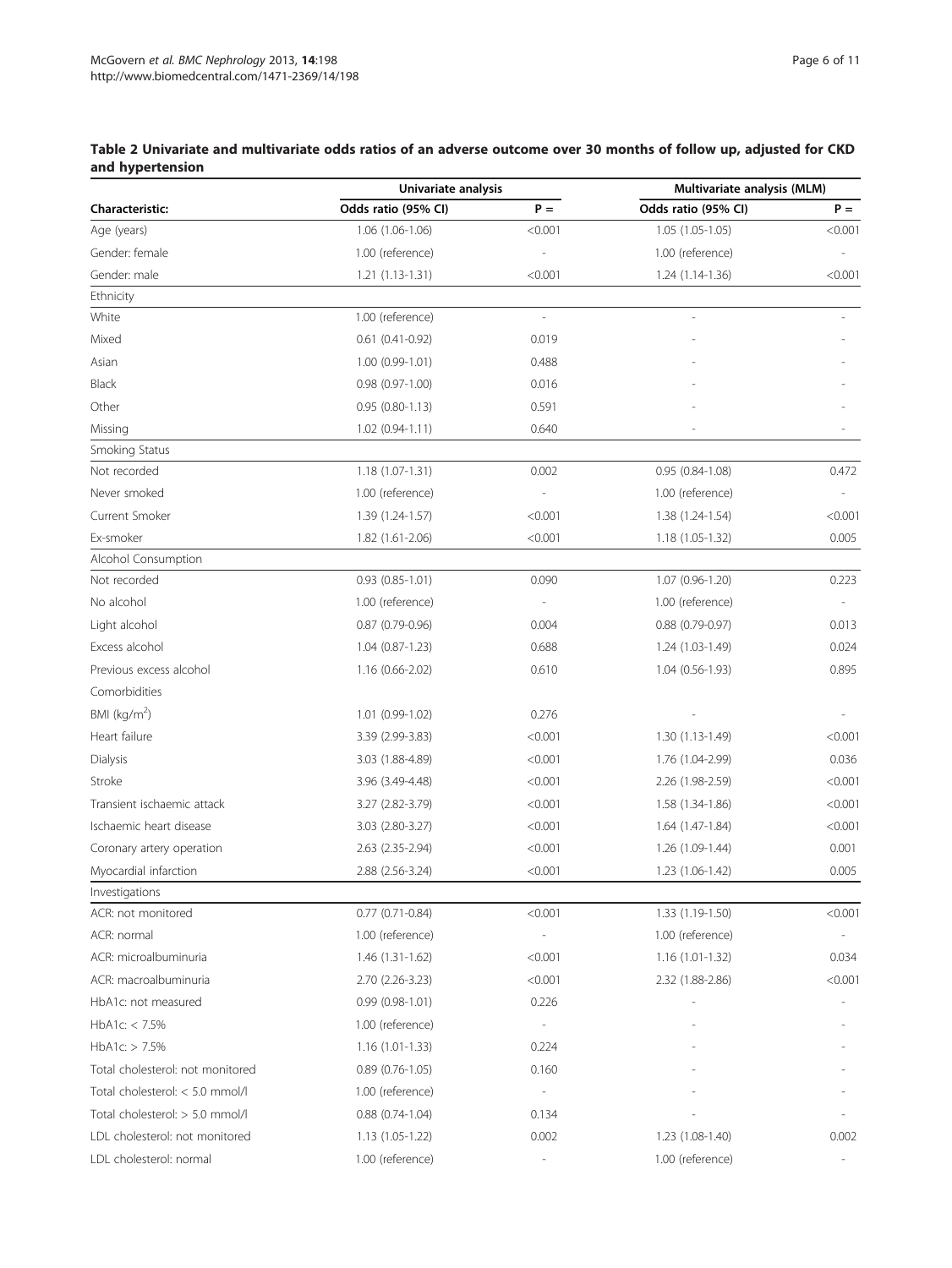| LDL cholesterol: high               | $0.85(0.75-0.96)$ | 0.007                    | $1.15(1.01-1.31)$           | 0.030 |
|-------------------------------------|-------------------|--------------------------|-----------------------------|-------|
| HDL cholesterol: not monitored      | 1.09 (0.98-1.20)  | 0.106                    | $1.19(1.02 - 1.39)$         | 0.025 |
| HDL cholesterol: normal             | 00 (reference)    | $\overline{\phantom{a}}$ | 1.00 (reference)            | ۰.    |
| HDL cholesterol: low                | $1.13(1.02-1.25)$ | 0.022                    | $1.17(1.05-1.31)$           | 0.006 |
| Multilevel model performance:       |                   |                          | Random effects:             |       |
| Bayesian information criteria (BIC) | 19022             |                          | Intercepts for GP practice: |       |
| Log-likelihood                      | $-9312$           |                          | Variance                    | 0.111 |
| ROC curve statistic                 | 0.767             |                          | Standard deviation          | 0.334 |

<span id="page-6-0"></span>Table 2 Univariate and multivariate odds ratios of an adverse outcome over 30 months of follow up, adjusted for CKD and hypertension (Continued)

Abbreviations: MLM, multilevel model; CI, confidence interval.

outcomes. Nearly everyone with diabetes and CKD has hypertension, using the diagnostic threshold recommended by national guidelines. People with unmonitored renal function do worse that those who are monitored and appear to receive suboptimal medical therapies.

The combination of proteinuria and reduced eGFR is associated with the highest risk of adverse outcomes in people with and without hypertension. In people with hypertension and normal eGFR, proteinuria, also significantly increases the odds of adverse outcomes.

Almost all patients with CKD had hypertension whether their CKD was diagnosed by the presence of proteinuria or reduced eGFR. There were, however, a considerable number of people with hypertension and no evidence of renal impairment. However, CKD testing in people with diabetes and hypertension is currently suboptimal: just over 10% of people had not had appropriate monitoring for CKD by measurement of eGFR and assessment for proteinuria.

People with unmonitored renal function have a higher risk of adverse outcomes than those with normal renal function. This group has the lowest prescription rates of antihypertensive medication, lipid lowering drugs, and aspirin, suggesting people in this group receive suboptimal therapy. They also had higher rates of excess alcohol use and smoking. Whether these differences reflect variation in provision of healthcare or in attitudes to healthcare remains uncertain.

### Implications of the findings

This study highlights the importance of frequent monitoring of eGFR and proteinuria in people with diabetes. In particular, careful monitoring of renal function and testing for proteinuria is essential for people with hypertension and diabetes due to the very high proportion of people with renal impairment in this group.

It is plausible that failure to monitor renal function is associated with wider neglect in clinical management although whether this is due to patient factors or healthcare factors is unclear. Computerised prompts and other recall systems should perhaps focus on those at highest risk i.e. not monitored and not prescribed antihypertensive medication.

#### Comparison with literature

The prevalence of CKD stages 3–5 in people with hypertension and diabetes is reported to be 43%, [[35](#page-9-0)] in close

|  | Table 3 Adjusted odd ratios for vascular and renal events and mortality of 35,502 people with diabetes, over |  |  |  |  |
|--|--------------------------------------------------------------------------------------------------------------|--|--|--|--|
|  | 30 months of follow up, by CKD and hypertension category                                                     |  |  |  |  |

|                                                     | Univariate analysis         |         | Multivariate analysis (MLM) |         |
|-----------------------------------------------------|-----------------------------|---------|-----------------------------|---------|
|                                                     | Odds ratio (95% CI)         | $P =$   | Odds ratio (95% CI)         | $P =$   |
| No Hypertension                                     |                             |         |                             |         |
| Renal function not monitored                        | $1.21(1.00-1.47)$           | 0.053   | 1.32 (1.07-1.64)            | 0.011   |
| No CKD                                              | 1.00 (reference)            |         | 1.00 (reference)            |         |
| CKD all stages                                      | 3.86 (2.15-6.94)<br>< 0.001 |         | 1.34 (0.93-1.92)            | 0.117   |
| Hypertension                                        |                             |         |                             |         |
| Renal function not monitored                        | 2.07 (1.76-2.43)            | < 0.001 | $1.35(1.13-1.63)$           | 0.001   |
| No CKD                                              | $1.16(1.01-1.33)$           | 0.038   | $0.97(0.84 - 1.11)$         | 0.629   |
| $CKD$ stages $1-2$                                  | 1.66 (1.48-1.88)            | < 0.001 | $1.19(1.03-1.36)$           | 0.015   |
| CKD stages 3-5                                      | 2.39 (2.10-2.73)            | < 0.001 | $1.13(0.98-1.31)$           | 0.090   |
| CKD stages 3-5 with proteinuria<br>4.38 (3.88-4.94) |                             | < 0.001 | 1.58 (1.36-1.83)            | < 0.001 |

Abbreviation: CI, confidence interval.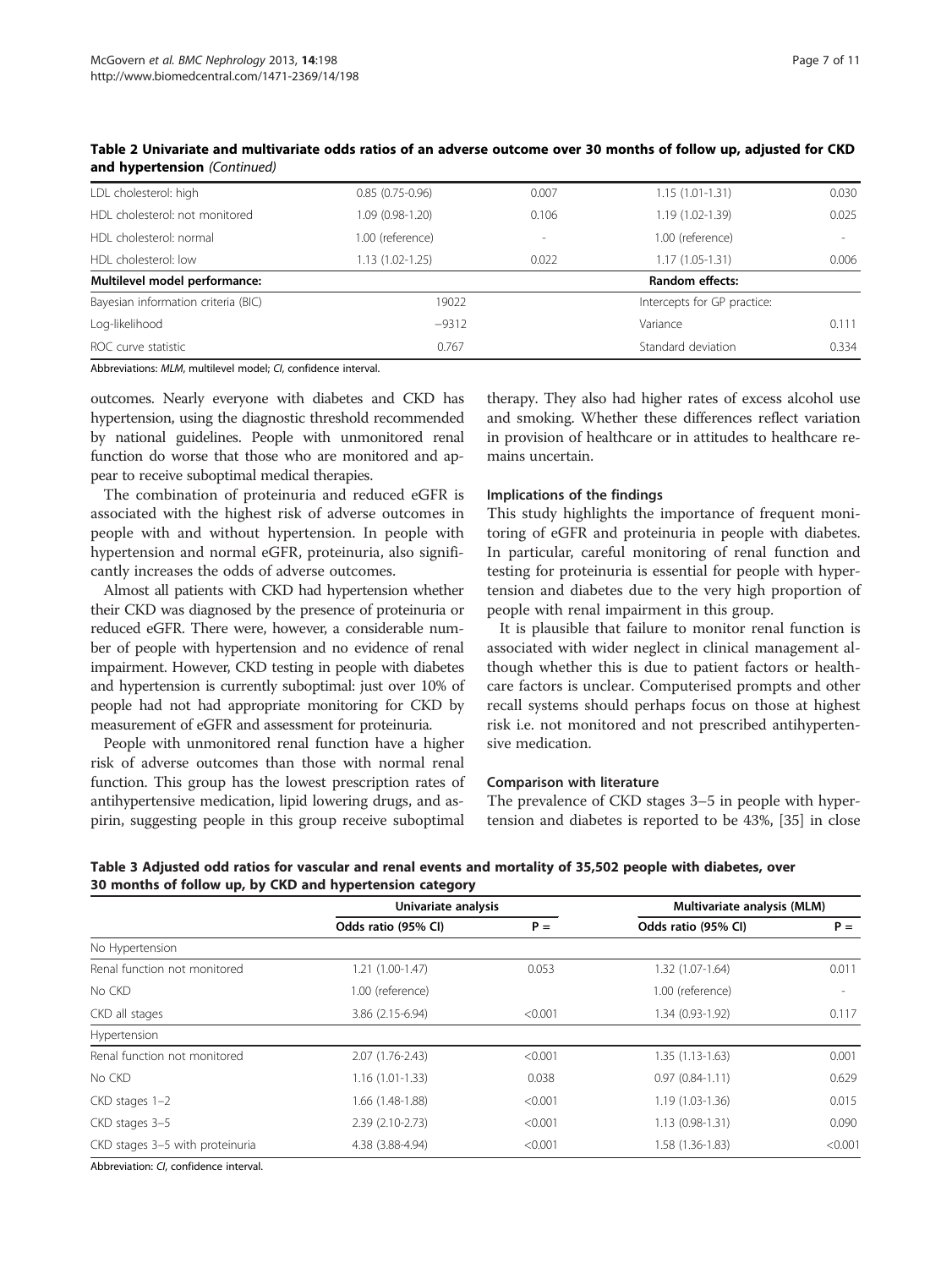<span id="page-7-0"></span>Table 4 Adjusted hazard ratios (Cox regression analysis) for adverse outcomes in 35,502 people with diabetes, over 30 months of follow up, by CKD and hypertension category

|                                 | Hazard ratio (95% CI) | $P =$   |
|---------------------------------|-----------------------|---------|
| No Hypertension                 |                       |         |
| Renal function not monitored    | 1.49 (1.23-1.80)      | 0.011   |
| No CKD                          | 1.00 (reference)      |         |
| CKD all stages                  | 1.62 (0.76-3.42)      | 0.060   |
| Hypertension                    |                       |         |
| Renal function not monitored    | $1.55(1.32-1.82)$     | < 0.001 |
| No CKD                          | $0.98(0.85 - 1.12)$   | 0.765   |
| CKD stages 1-2                  | $1.31(1.16-1.47)$     | < 0.001 |
| CKD stages 3-5                  | $1.14(1.00-1.31)$     | 0.050   |
| CKD stages 3-5 with proteinuria | 1.72 (1.52-1.95)      | < 0.001 |

Abbreviation: CI, confidence interval.

agreement with our value 36.3%; and other community studies report a similar association between CKD and hypertension in people with diabetes [\[36](#page-9-0)]. However, we find this proportion increases to 72.2% if people with CKD stage 1 and 2 are included.

Previous studies in the UK report the prevalence of eGFR screening to be 92–82% in people with diabetes over a 2 year period [[11,37\]](#page-9-0) compared with 95.6% over 30 months in our study. The prevalence of ACR screening is reported as 55.2% over 2 years [\[37](#page-9-0)], again very similar to our study (63.1%). The association between absence of assessment for CKD and vascular and renal outcomes has not previously been investigated; though we have previously reported that people not on diabetes disease registers appear to receive suboptimal care [[38](#page-9-0)].

A similar additive association between the proteinuria and eGFR components of renal disease has been reported with vascular and renal events and mortality in the general population and, high risk groups and in people with diabetes [\[7](#page-9-0)-[9,](#page-9-0)[39-41\]](#page-10-0). However the combined

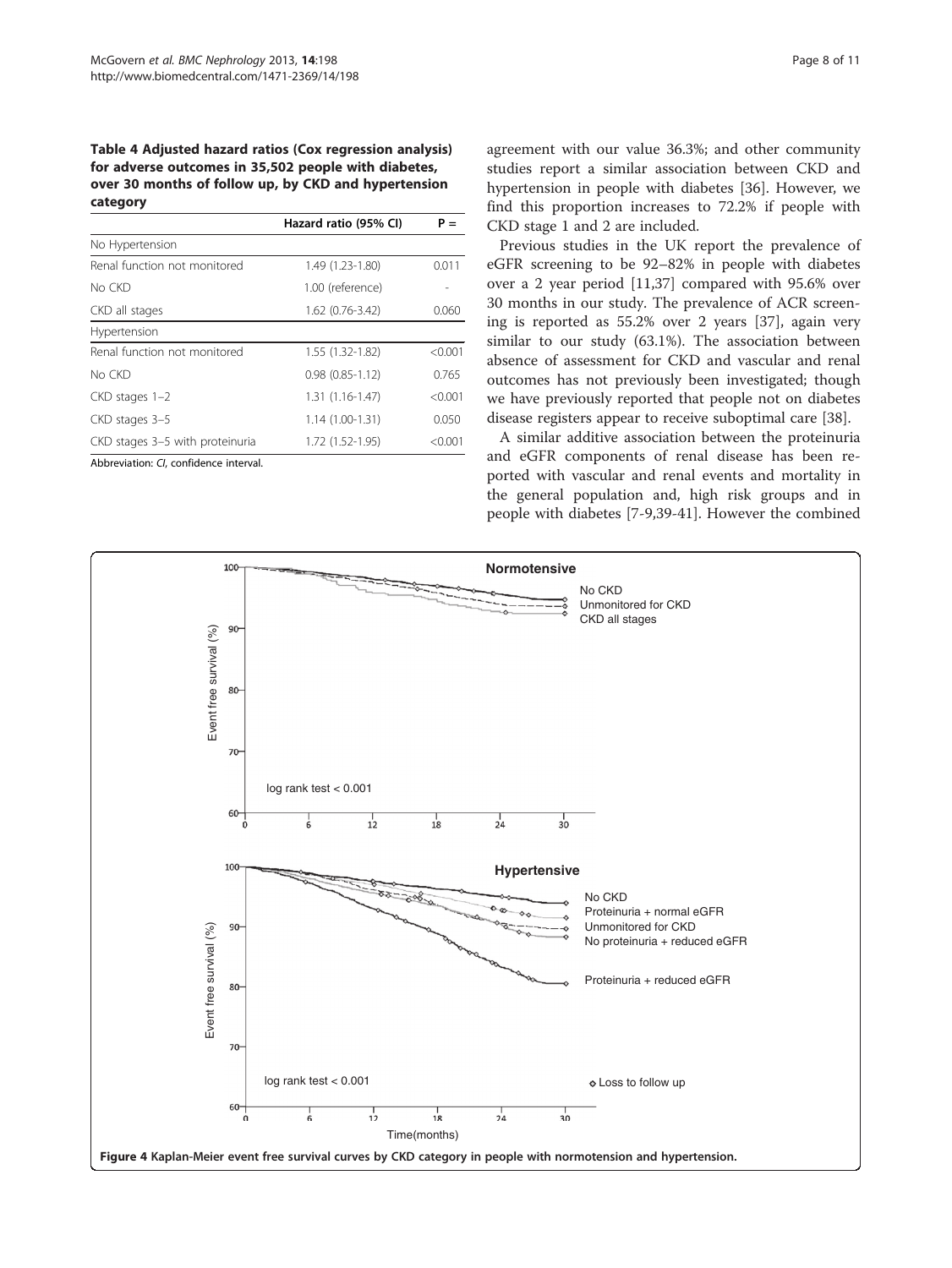<span id="page-8-0"></span>Table 5 Characteristics of people without monitored renal function compared to those with monitored renal function

|                                       | <b>Renal function</b><br>not monitored<br>$(N = 4460)$ n $(\%)$ | <b>Renal function</b><br>monitored<br>(N = 31042) n (%) | $P =$   |
|---------------------------------------|-----------------------------------------------------------------|---------------------------------------------------------|---------|
| Age: mean (±SD)                       | 59.1 years $(\pm 16.5)$                                         | 64.2 years $(\pm 13.9)$                                 | < 0.001 |
| Gender: male                          | 2,434 (54.6%)                                                   | 16,764 (53.9%)                                          | 0.432   |
| Ethnicity                             | $N = 2,227$                                                     | $N = 23,986$                                            |         |
| White                                 | 1,232 (55.3)                                                    | 13,990 (58.3)                                           |         |
| Mixed                                 | 37(1.7)                                                         | 369 (1.5)                                               |         |
| Asian                                 | 480 (21.6)                                                      | 5,735 (23.9)                                            |         |
| Black                                 | 210 (9.4)                                                       | 1,973 (8.2)                                             |         |
| Other                                 | 268 (12.0)                                                      | 1,919 (8.0)                                             | < 0.001 |
| Smoking Status                        | $N = 2765$                                                      | $N = 25263$                                             |         |
| Never smoked                          | 1,562 (56.5)                                                    | 14,787 (58.5)                                           |         |
| Current Smoker                        | 741 (26.8)                                                      | 5,879 (18.2)                                            |         |
| Ex-smoker                             | 462 (16.7)                                                      | 4,597 (18.2)                                            | < 0.001 |
| Alcohol Consumption                   | $N = 1,662$                                                     | $N = 21568$                                             |         |
| No alcohol                            | 736 (44.3)                                                      | 10,514 (48.7)                                           |         |
| Light alcohol                         | 707 (42.5)                                                      | 9,417 (43.7)                                            |         |
| Excess alcohol                        | 194 (11.7)                                                      | 1,531(7.1)                                              |         |
| Previous excess alcohol               | 25(1.5)                                                         | 106(0.5)                                                | < 0.001 |
| Investigations                        |                                                                 |                                                         |         |
| HbA1c: not monitored                  | 1,496 (33.5)                                                    | 1,939(6.2)                                              | < 0.001 |
| HbA1c: mean (±SD)                     | 8.16% (±2.09)                                                   | $8.55 \ (\pm 2.07)$                                     | < 0.001 |
| Total cholesterol: not<br>monitored   | 1,413 (31.7)                                                    | 633 (2.0)                                               | < 0.001 |
| Total cholesterol: mean<br>$(\pm SD)$ | 4.93 mmol/l<br>$(\pm 1.15)$                                     | 4.60 mmol/l<br>$(\pm 1.08)$                             | < 0.001 |
| LDL cholesterol: not<br>monitored     | 2,510 (56.3)                                                    | 13,168 (42.4)                                           | < 0.001 |
| LDL cholesterol: mean<br>$(\pm SD)$   | 2.70 mmol/l<br>$(\pm 0.99)$                                     | 2.51 mmol/l<br>$(\pm 0.91)$                             | < 0.001 |
| HDL cholesterol: not<br>monitored     | 1,688 (37.8)                                                    | 4,162 (13.4)                                            | < 0.001 |
| HDL cholesterol: mean<br>$(\pm SD)$   | 1.35 mmol/l<br>$(\pm 0.39)$                                     | 1.29 mmol/l<br>$(\pm 0.38)$                             | < 0.001 |
| Medications                           |                                                                 |                                                         |         |
| ACE/ARBs prescribed                   | 1,847 (41.4)                                                    | 20,403 (65.7)                                           | < 0.001 |
| Lipid lowering drugs<br>prescribed    | 2,134 (47.8)                                                    | 24,136 (77.8)                                           | < 0.001 |
| Aspirin prescribed                    | 801 (18.0)                                                      | 9,081 (29.3)                                            | < 0.001 |

For ethnicity, smoking status, and alcohol consumption only those with recorded values are included. Abbreviations: SD, standard deviation.

impact of these factors with hypertension has not previously been explored in diabetes.

#### Limitations of the method

The limitations of this study include those of using routine data [\[42\]](#page-10-0). In particular the potential for ascertainment bias in data categories where a significant proportion of data has not been collected (e.g. smoking status and alcohol consumption). For this reason we have included the complete population for analysis with 'not recorded' categories incorporated to identify potential associations with unrecorded data and adverse outcomes. Smoking status and alcohol consumption not recorded were not significantly associated with worse outcomes; OR 0.95 (95% CI 0.84-1.08) and OR 1.07 (95% CI 0.96- 1.20) respectively.

Urine samples are frequently tested by clinicians using reagent strips, the results of which may not always be coded, resulting in underreporting of proteinuria testing. However, it is likely that there is a bias for coding positive test results which would not explain the increased risk of adverse outcomes in the apparently unmonitored group.

The causative factors for increased adverse outcomes in people with unmonitored renal function cannot be fully determined. Therefore the benefit of improving screening in this unmonitored group cannot be directly established.

Even with a large cohort the short duration of followup (2.5 years) is also a limitation here. A longer followup period, ideally at least five years would be preferable. Many things, including assessing health economic impact would be possible to estimate given change over 5 years or more. The large sample size makes possible lack of power to identify significant associations unlikely in this study, although weak associations may still be missed.

We have previously demonstrated that the population demographics of the QICKD cohort provide a close age and gender match to the diversity of the English population (from census data) although ethnic minorities appear to be under represented [[43\]](#page-10-0). These results should not, however, be extrapolated to dissimilar populations or different healthcare settings.

# Further research

Further work is needed to demonstrate whether improved screening of renal function in people with diabetes leads in a reduction in vascular and renal events and mortality.

# Conclusions

CKD and proteinuria are associated with worse health outcomes in people with diabetes, and this effect is additive. People with diabetes, who are not monitored for renal disease, have an increased risk of adverse events and appear to receive suboptimal medical therapy.

#### Competing interests

The authors declare no competing interests.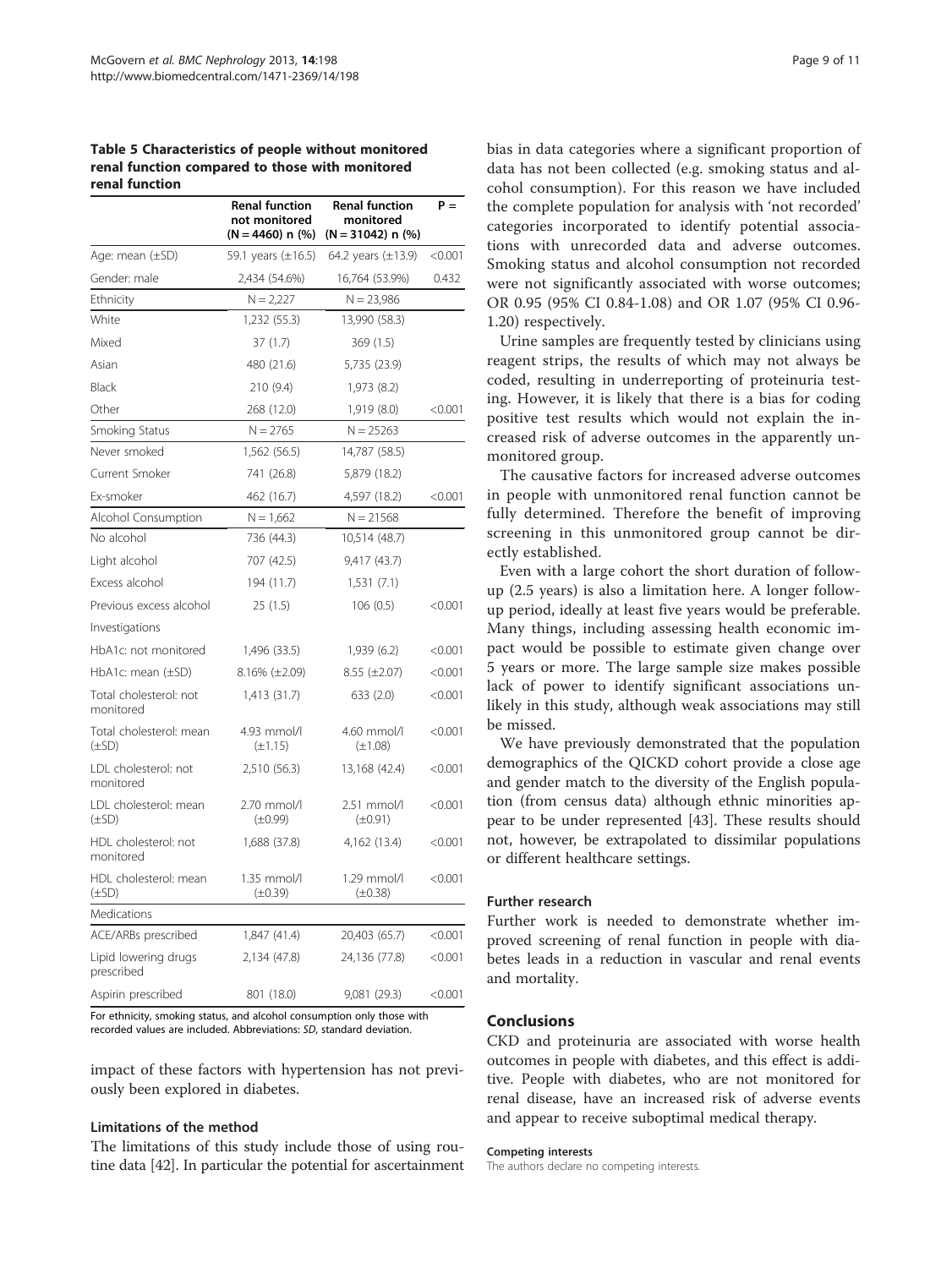#### <span id="page-9-0"></span>Authors' contributions

APM, BR, SJ, JNvV, and HL performed the statistical analysis. JNvV, and HL performed data processing and database handling. APM, BR, and SdeL wrote the manuscript. HG, CRVT, KK, and KH provided review of the manuscript and contributed to the final write-up. SdeL was the senior study investigator. All authors read and approved the final manuscript.

#### Acknowledgements

The authors would like to thank Mert Senkal for his extensive assistance with data processing and Lucilla Butler for review of the final manuscript. The original QICKD trial work was funded by the Health Foundation and Edith Murphy Trust. This work was funded by the Department of Healthcare Management and Policy, University of Surrey.

#### Author details

<sup>1</sup>Department of Healthcare Management and Policy, University of Surrey, Guildford, UK. <sup>2</sup>South West Thames Renal and Transplantation Unit, St Helier Hospital, Carshalton, UK. <sup>3</sup>Southmead Hospital, North Bristol NHS Trust, Bristol, UK.<sup>4</sup>John Walls Renal Unit, University Hospitals of Leicester NHS Trust, Leicester General Hospital, Leicester, UK.

#### Received: 21 May 2013 Accepted: 23 May 2013 Published: 18 September 2013

#### References

- 1. Kannel WB, McGee DL: Diabetes and cardiovascular risk factors: the Framingham study. Circulation 1979, 59:8–13.
- Sarwar N, Gao P, Seshasai SR, et al: Diabetes mellitus, fasting blood glucose concentration, and risk of vascular disease: a collaborative metaanalysis of 102 prospective studies. Lancet 2010, 375:2215–2222.
- 3. Foley RN, Collins AJ: End-stage renal disease in the United States: an update from the United States renal data system. J Am Soc Nephrol 2007, 18:2644–2648.
- 4. Go AS, Chertow GM, Fan D, McCulloch CE, Hsu CY: Chronic kidney disease and the risks of death, cardiovascular events, and hospitalization. N Engl J Med 2004, 351:1296–1305.
- Weiner DE, Tighiouart H, Amin MG, et al: Chronic kidney disease as a risk factor for cardiovascular disease and all-cause mortality: a pooled analysis of community-based studies. J Am Soc Nephrol 2004, 15:1307–1315.
- So WY, Kong AP, Ma RC, et al: Glomerular filtration rate, cardiorenal end points, and all-cause mortality in type 2 diabetic patients. Diabetes Care 2006, 29:2046–2052.
- 7. Mahmoodi BK, Matsushita K, Woodward M, et al: Associations of kidney disease measures with mortality and end-stage renal disease in individuals with and without hypertension: a meta-analysis. Lancet 2012, 380(9854):1649–1661.
- 8. van der Velde M, Matsushita K, Coresh J, et al: Lower estimated glomerular filtration rate and higher albuminuria are associated with all-cause and cardiovascular mortality. A collaborative meta-analysis of high-risk population cohorts. Kidney Int 2011, 79:1341–1352.
- 9. Fox CS, Matsushita K, Woodward M, et al: Associations of kidney disease measures with mortality and end-stage renal disease in individuals with and without diabetes: a meta-analysis. Lancet 2012, 380:1662–1673.
- 10. National Institute for Health and Clinical Excellence: Early identification and management of chronic kidney disease in adults in primary and secondary care. London: National Institute for Health and Clinical Excellence; 2008.
- 11. New JP, Middleton RJ, Klebe B, et al: Assessing the prevalence, monitoring and management of chronic kidney disease in patients with diabetes compared with those without diabetes in general practice. Diabet Med 2007, 24:364–369.
- 12. UK Prospective Diabetes Study Group: Tight blood pressure control and risk of macrovascular and microvascular complications in type 2 diabetes: UKPDS 38. BMJ 1998, 317:703–713.
- 13. Ahmad J, Siddiqui MA, Ahmad H: Effective postponement of diabetic nephropathy with enalapril in normotensive type 2 diabetic patients with microalbuminuria. Diabetes care 1997, 20:1576–1581.
- 14. Chan JC, Ko GT, Leung DH, et al: Long-term effects of angiotensinconverting enzyme inhibition and metabolic control in hypertensive type 2 diabetic patients. Kidney Int 2000, 57:590–600.
- 15. Ravid M, Brosh D, Levi Z, Bar-Dayan Y, Ravid D, Rachmani R: Use of enalapril to attenuate decline in renal function in normotensive,

normoalbuminuric patients with type 2 diabetes mellitus. A randomized, controlled trial. Ann Intern Med 1998, 128:982–988.

- 16. Ravid M, Lang R, Rachmani R, Lishner M: Long-term renoprotective effect of angiotensin-converting enzyme inhibition in non-insulin-dependent diabetes mellitus. A 7-year follow-up study. Arch Intern Med 1996, 156:286–289.
- 17. de Zeeuw D, Remuzzi G, Parving HH, et al: Proteinuria, a target for renoprotection in patients with type 2 diabetic nephropathy: lessons from RENAAL. Kidney Int 2004, 65:2309–2320.
- 18. de Lusignan S, Gallagher H, Jones S, et al: Audit-based education lowers systolic blood pressure in chronic kidney disease: the quality improvement in CKD (QICKD) trial results. Kidney Int 2013. Epub ahead of print.
- 19. de Lusignan S, Gallagher H, Chan T, et al: The QICKD study protocol: a cluster randomised trial to compare quality improvement interventions to lower systolic BP in chronic kidney disease (CKD) in primary care. Implement Sci 2009, 4:39.
- 20. de Lusignan S, Khunti K, Belsey J, et al: A method of identifying and correcting miscoding, misclassification and misdiagnosis in diabetes: a pilot and validation study of routinely collected data. Diabet Med 2010, 27:203–209.
- 21. World Health Organisation: Definition, diagnosis and classification of diabetes mellitus and its complications. Part 1: diagnosis and classification of diabetes mellitus. Geneva: World Health Organisation; 1999.
- 22. World Health Organisation: Use of glycated haemoglobin (HbA1c) in the diagnosis of diabetes mellitus. Geneva: World Health Organisation; 2011.
- 23. de Lusignan S, Chan T: The development of primary care information technology in the United kingdom. J Ambul Care Manage 2008, 31:201–210.
- 24. Schade CP, Sullivan FM, de Lusignan S, Madeley J: E-Prescribing, efficiency, quality: lessons from the computerization of UK family practice. J Am Med Inform Assoc 2006, 13:470–475.
- 25. Department for Communities and Local Government: The english indices of deprivation 2007. London: Department for Communities and Local Government; 2008.
- 26. National Institute for Health and Clinical Excellence: Hypertension: clinical management of primary hypertension in adults. London: National Institute for Health and Clinical Excellence; 2011.
- 27. National Institute for Health and Clinical Excellence: Type 2 diabetes: the management of type 2 diabetes (update). London: National Institute for Health and Clinical Excellence; 2008.
- 28. National Institute for Health and Clinical Excellence: Diagnosis and management of type 1 diabetes in children, young people and adults. London: National Institute for Health and Clinical Excellence; 2004.
- 29. Abutaleb N: Why we should sub-divide CKD stage 3 into early (3a) and late (3b) components. Nephrol Dial Transplant 2007, 22:2728–2729.
- 30. National Institute for Health and Clinical Excellence: Chronic kidney disease. Early identification and management of chronic kidney disease in adults in primary and secondary care. London: National Institute for Health and Clinical Excellence; 2008.
- 31. Lamb EJ, MacKenzie F, Stevens PE: How should proteinuria be detected and measured? Ann Clin Biochem 2009, 46:205–217.
- 32. Bates D, Maechler M, Bolker B: lme4: linear mixed-effects models using S4 classes. 2012 [<http://cran.r-project.org/web/packages/lme4/index.html>]
- 33. Maindonald J, Braun J: Data analysis and graphics using R: an example-based approach (Cambridge series in statistical and probabilistic mathematics). Cambridge: Cambridge University Press; 2010.
- 34. de Lusignan S, Sadek N, Mulnier H, Tahir A, Russell-Jones D, Khunti K: Miscoding, misclassification and misdiagnosis of diabetes in primary care. Diabet Med 2012, 29:181–189.
- 35. Collins AJ, Vassalotti JA, Wang C, et al: Who should be targeted for CKD screening? impact of diabetes, hypertension, and cardiovascular disease. Am J Kidney Dis 2009, 53:S71-S77.
- 36. Islam TM, Fox CS, Mann D, Muntner P: Age-related associations of hypertension and diabetes mellitus with chronic kidney disease. BMC Nephrol 2009, 10:17.
- 37. Middleton RJ, Foley RN, Hegarty J, et al: The unrecognized prevalence of chronic kidney disease in diabetes. Nephrol Dial Transplant 2006, 21:88–92.
- 38. Hassan Sadek N, Sadek AR, Tahir A, Khunti K, Desombre T, de Lusignan S: Evaluating tools to support a new practical classification of diabetes: excellent control may represent misdiagnosis and omission from disease registers is associated with worse control. Int J Clin Pract 2012, 66:874–882.